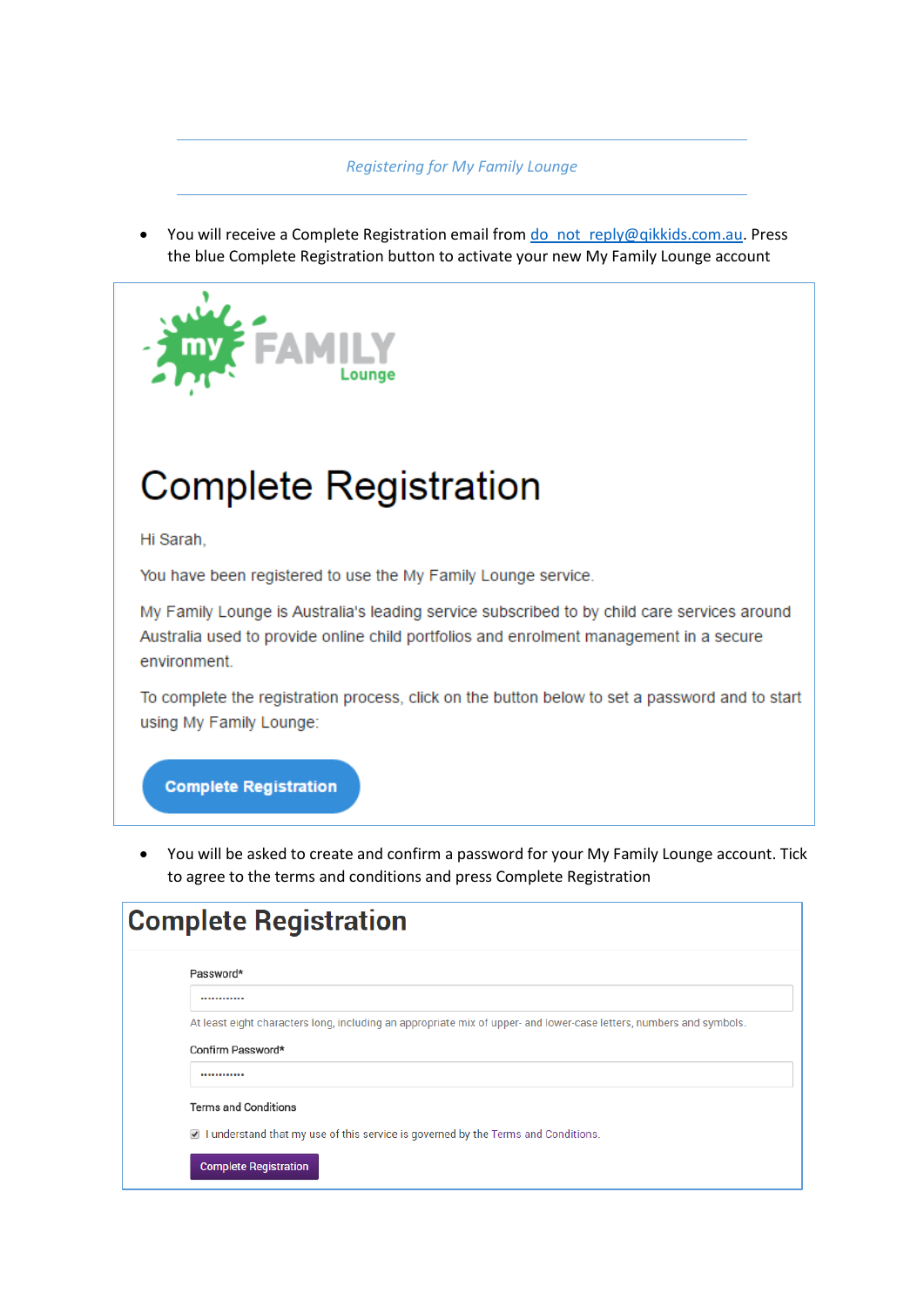*Logging into your My Family Lounge account* 

There are 2 ways to sign into your My Family Lounge account – through your Childcare Centre's website and through the My Family Lounge app. There are benefits to each.

Logging in through our website allows you to:

- Update your contact information
- Add a new sibling to your account and add them to our waitlist
- Book in for extra days
- Advise the centre of a request to change your child's current booking

Logging in through the app is the convenient option to:

- Book your child in for extra days (your child must have a current booking at the centre)
- Mark your child as absent

#### *Signing into My Family Lounge through our website*

 Click on the Sign In button and enter your email address and password. On the Account screen click on QKeYLM & QK Enrol (bottom of screen). You will be presented with your account

| <b>CONTACTS</b>          |                 |                        |                                                                                                                       |                       |                              |                              |             |
|--------------------------|-----------------|------------------------|-----------------------------------------------------------------------------------------------------------------------|-----------------------|------------------------------|------------------------------|-------------|
|                          |                 |                        | For waitlist, a main myFAMILY contact must be entered as the main point of contact. Additional contacts are optional. |                       |                              |                              |             |
| <b>NAME</b>              | <b>RELATION</b> | <b>CONTACT</b><br>TYPE | <b>ADDRESS</b>                                                                                                        | <b>CONTACT</b><br>NO. | <b>EMAIL</b>                 | <b>USER NAME</b>             | <b>EDIT</b> |
| <b>Michelle</b><br>Adams | Mother          | <b>Primary Contact</b> | 8 Gergie Place<br>Alexandra Hills QLD<br>4161                                                                         | 0766552233            | qktestingemail@gmail.c<br>om | qktestingemail@gmail.c<br>om | Edit        |
| Tamara T                 | Cousin          |                        | <b>QLD</b>                                                                                                            | 0121212125            | testemail@tamara.com         |                              | Edit        |

| <b>CHILD</b>          |               |                |                          |               |             |         |                              | <b>Add Child</b> |
|-----------------------|---------------|----------------|--------------------------|---------------|-------------|---------|------------------------------|------------------|
| <b>CHILD NAME</b>     | <b>STATUS</b> | <b>DOB</b>     | Due Date                 | AGE           | <b>FDIT</b> | DELETE. | <b>Enrolment information</b> |                  |
| <b>Candace Adams</b>  | Active        | $09-02-16$     | $\overline{\phantom{a}}$ | <b>5M</b>     | Edit        | $\sim$  | <b>View Enrolment</b>        | Print            |
| Evie Adams            | Active        | $07 - 06 - 16$ | $\sim$                   | 1M            | Edit        | $\sim$  | <b>View Enrolment</b>        | Print            |
| <b>Mitchell Adams</b> | Active        | Unborn         | $\sim$                   | $\sim$        | Edit        | $\sim$  | <b>View Enrolment</b>        | Print            |
| <b>Test Adams</b>     | Active        | Unborn         | $\sim$                   | $\sim$        | Edit        | $\sim$  | <b>View Enrolment</b>        | Print            |
| <b>Riley Adams</b>    | Active        | $07 - 01 - 04$ | $\overline{\phantom{a}}$ | <b>12Y 6M</b> | Edit        | $\sim$  | <b>View Enrolment</b>        | Print            |

| <b>CASUAL BOOKINGS</b>                                                                                                              | <b>Add Casual Booking</b> |
|-------------------------------------------------------------------------------------------------------------------------------------|---------------------------|
| Non repeating, instant booking is available for the enrolled children. (The following table shows the summary for the next 30 days) |                           |
| No records found                                                                                                                    |                           |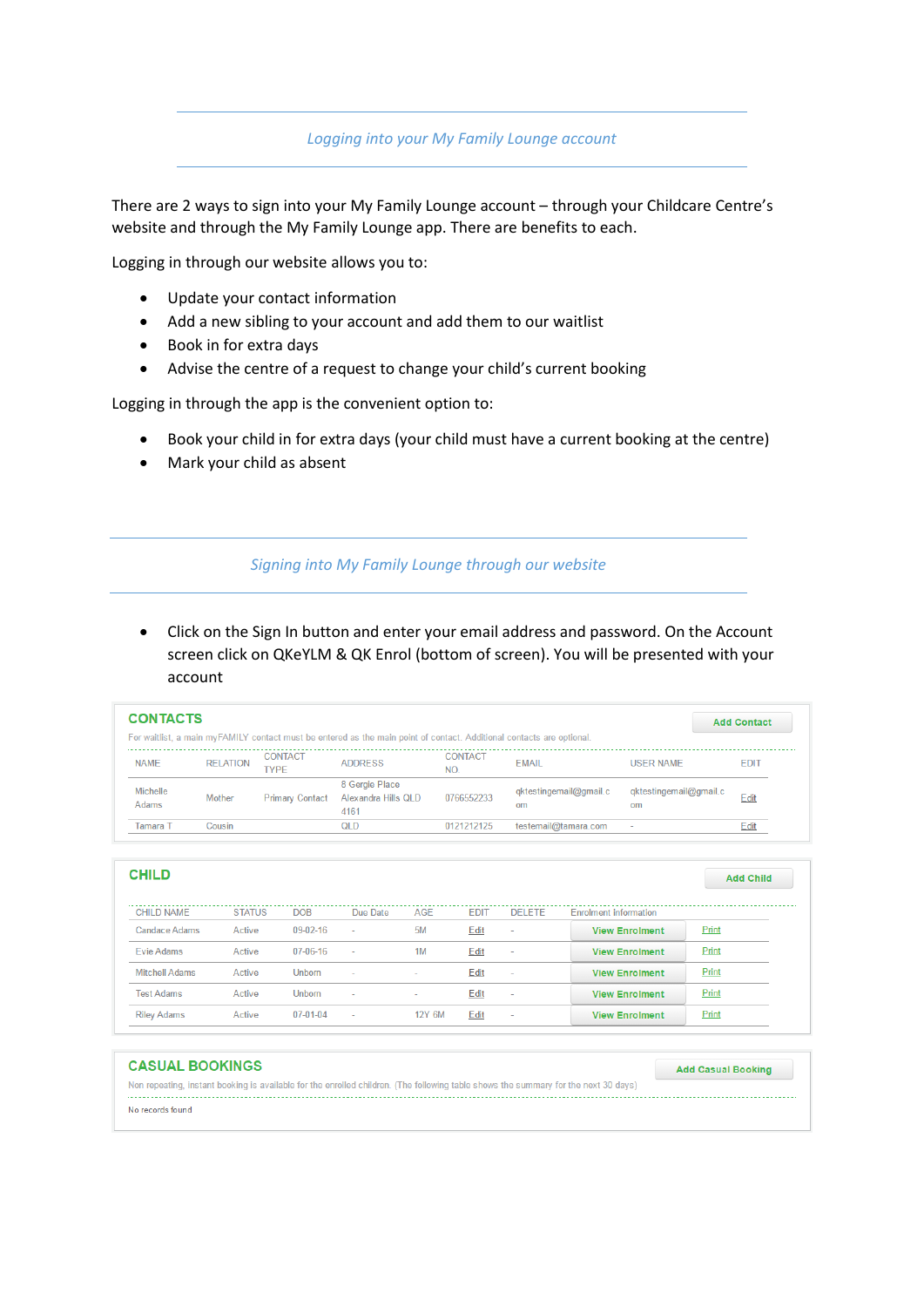| <b>OFFER</b>                |                                                                            |               |                            |                          |                |                    |                                                                 |                   |
|-----------------------------|----------------------------------------------------------------------------|---------------|----------------------------|--------------------------|----------------|--------------------|-----------------------------------------------------------------|-------------------|
| Legend                      | Offered <b>C</b> Not Offered                                               |               | Change to Existing Booking |                          |                |                    |                                                                 |                   |
| <b>CHILD</b><br><b>NAME</b> | <b>START</b><br><b>DATE</b><br><b>REQ'D</b><br><b>START</b><br><b>DATE</b> | <b>STATUS</b> | <b>CARE</b><br><b>TYPE</b> | <b>CENTRE NAME</b>       |                | DAYS M T W T F S S | <b>OFFER</b><br><b>EXPIRY</b><br><b>ACCEPTED</b><br><b>DATE</b> |                   |
| Mitchell<br>Adams           | $16 - 11 - 15$<br>$S:16-11-15$                                             | Open          | LDC/KIN/PRE                | Hendi's Long Day<br>Care | $\overline{4}$ | 0000088            | $13 - 11 - 15$                                                  | <b>View Offer</b> |

#### **BOOKING REQUESTS**

**New Request** Requests for new bookings or to change current permanent bookings are displayed here. These requests are yet to be approved. No records found

| <b>CURRENT BOOKINGS</b>                                                                                                 |                         |                  |               |                       |                   |                 |             |  |
|-------------------------------------------------------------------------------------------------------------------------|-------------------------|------------------|---------------|-----------------------|-------------------|-----------------|-------------|--|
| Current permanent weekly/fortnightly bookings are displayed here. To request a change in booking press the edit option. |                         |                  |               |                       |                   |                 |             |  |
| <b>SERVICE</b>                                                                                                          | <b>ROOM</b>             | <b>CARE TYPE</b> | <b>STATUS</b> | <b>CHILD</b>          | <b>START DATE</b> | <b>END DATE</b> | <b>EDIT</b> |  |
| Hendi's Long Day Care                                                                                                   | Long Day Care Roll      | <b>LDC</b>       | Placed        | <b>Candace Adams</b>  | 20/06/2016        |                 | Edit        |  |
| Hendi's Long Day Care                                                                                                   | <b>BSC</b>              | <b>LDC</b>       | Placed        | <b>Mitchell Adams</b> | 2/05/2016         |                 | Edit        |  |
| Hendi's Long Day Care                                                                                                   | <b>BSC</b>              | <b>LDC</b>       | Placed        | <b>Riley Adams</b>    | 2/05/2016         |                 | Edit        |  |
| Hendi's Long Day Care                                                                                                   | ASC                     | <b>LDC</b>       | Placed        | <b>Mitchell Adams</b> | 2/05/2016         |                 |             |  |
| Hendi's Long Day Care                                                                                                   | ASC                     | <b>LDC</b>       | Placed        | <b>Riley Adams</b>    | 2/05/2016         |                 |             |  |
| Hendi's Long Day Care                                                                                                   | Long Day Care Roll      | <b>LDC</b>       | Placed        | <b>Mitchell Adams</b> | 27/06/2016        |                 | Edit        |  |
| Hendi's Long Day Care                                                                                                   | ASC                     | <b>LDC</b>       | Placed        | <b>Mitchell Adams</b> | 2/09/2013         | 1/05/2016       | Edit        |  |
| Hendi's Long Day Care                                                                                                   | <b>BSC</b>              | <b>LDC</b>       | Placed        | <b>Mitchell Adams</b> | 2/09/2013         | 1/05/2016       | Edit        |  |
| Hendi's Long Day Care                                                                                                   | <b>ASC Home Pick Up</b> | <b>NON</b>       | Placed        | <b>Mitchell Adams</b> | 1/02/2016         | 1/05/2016       | Edit        |  |
| Hendi's Long Day Care                                                                                                   | <b>ASC Home Pick Up</b> | <b>NON</b>       | Placed        | <b>Riley Adams</b>    | 1/02/2016         | 1/05/2016       | Edit        |  |
| Hendi's Long Day Care                                                                                                   | Long Day Care Roll      | LDC              | Placed        | <b>Test Adams</b>     | 23/03/2015        | 1/05/2016       | Edit        |  |
| Hendi's Long Day Care                                                                                                   | ASC                     | <b>LDC</b>       | Placed        | <b>Riley Adams</b>    | 2/09/2013         | 1/05/2016       | Edit        |  |
| Hendi's Long Day Care                                                                                                   | <b>Babies room</b>      | <b>REG</b>       | Placed        | <b>Candace Adams</b>  | 2/09/2013         | 22/02/2015      | Edit        |  |
| Hendi's Long Day Care                                                                                                   | <b>Babies room</b>      | <b>REG</b>       | Placed        | <b>Evie Adams</b>     | 2/09/2013         | 22/02/2015      | Edit        |  |
|                                                                                                                         |                         |                  |               |                       |                   |                 |             |  |

**Child** > Start/View Enrolment: Click here to access each child's enrolment form. Edit or enter information as required. Be sure to press SUBMIT for this information to be provided to your Childcare Centre

**Casual Bookings** > Add Casual Booking: Click here to book your child in for extra days

**Offer** > View Offer: This section shows any offers the centre has sent to you. Click on View Offer to accept this offer

**Booking Requests**: This section shows any waitlist requests you have sent through My Family Lounge

**Current Bookings**: Shows all bookings for your child/ren – past and current. Click on Edit to advise the centre you would like a change in your current booking.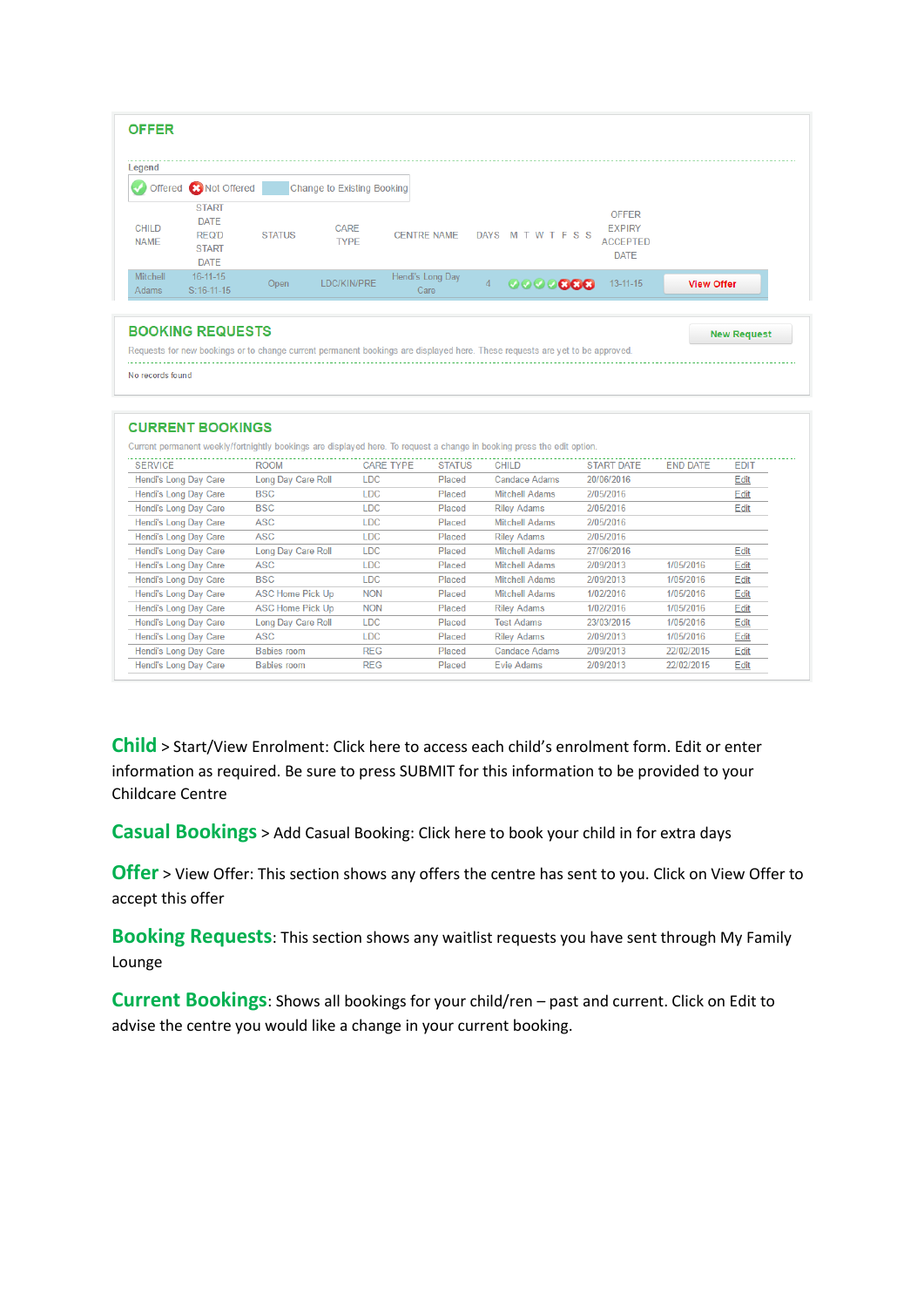## *Signing into the My Family Lounge app*

- You have now registered your account. At this stage we ask you to download the free My Family Lounge app on your phone or mobile device. The free app is available through the App Store and Google Play.
- Open the app and enter your email address and password. Once presented with the My Family Lounge menu click on Casual Bookings



• Select your child and the name of the room you are booking your child into (Note: If you only have one child and one room, the system will bypass this step for you)